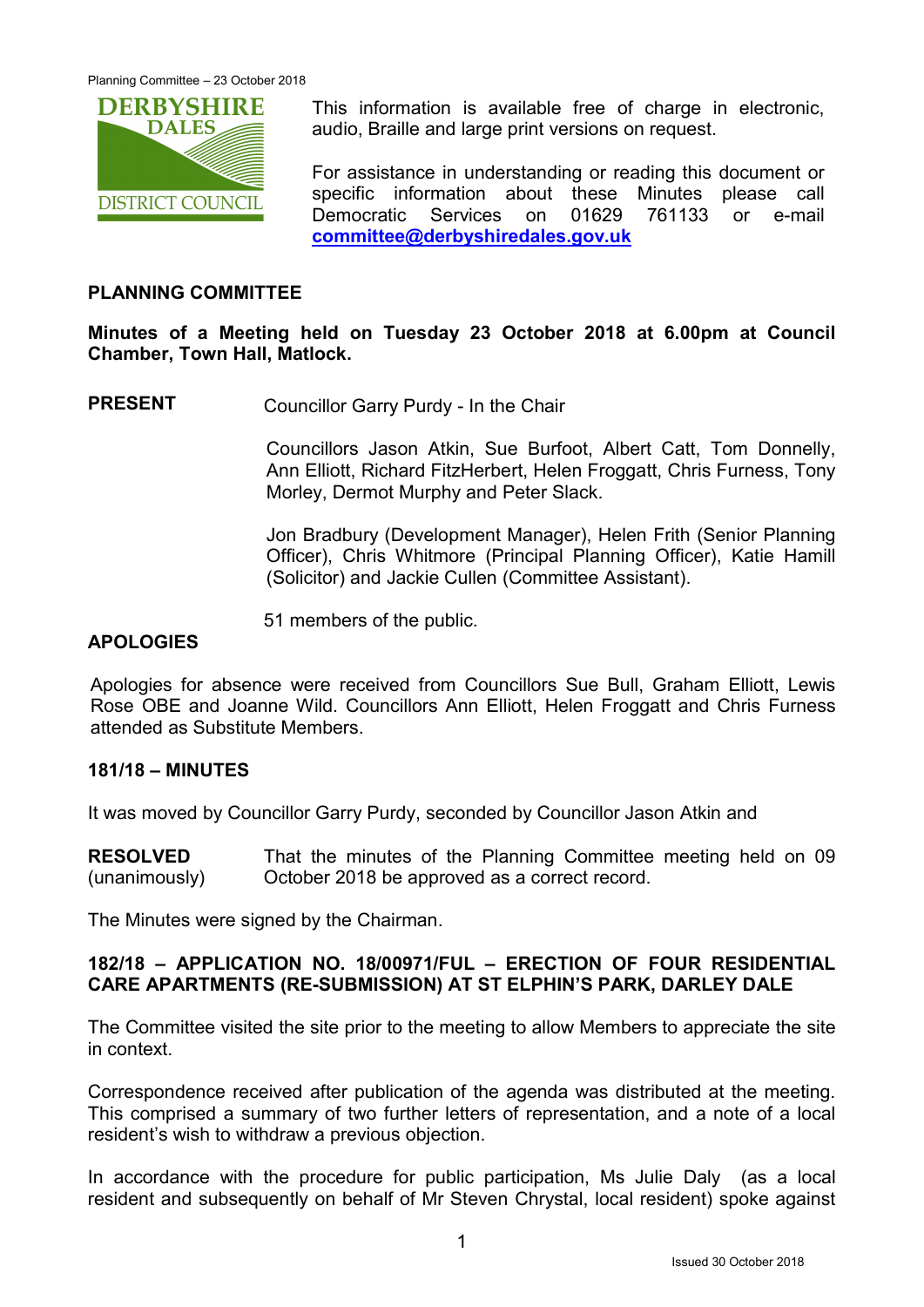the application; Mr John Mordue (local resident) commented on the application; and Mr Alex Hales (Applicant) spoke in favour of the application.

It was moved by Councillor Albert Catt, seconded by Councillor Tom Donnelly and

| <b>RESOLVED</b> | That outline planning permission be granted, subject to the conditions |
|-----------------|------------------------------------------------------------------------|
|                 | set out in the report.                                                 |
| Voting:         |                                                                        |

| vvuug.             |   |
|--------------------|---|
| For                | 9 |
| <b>Against</b>     | 3 |
| <b>Abstentions</b> | O |

The Chairman declared the motion CARRIED.

# 183/18 - APPLICATION NO. 17/00850/FUL – ERECTION OF 26 DWELLINGS WITH WIDENING OF EXISTING ACCESS TO SERVE DEVELOPMENT AND NEW ACCESS TO THE RETAINED PROPERTY ON SITE AT LAND OFF WHITELEA LANE, TANSLEY

The Committee visited the site prior to the meeting to allow Members to appreciate the site in context.

Correspondence received after publication of the agenda was distributed at the meeting. This comprised:

- (1) Confirmation from the Local Highway Authority that they were not in a position to raise a sustainable objection in principle to the development proposals on highway safety grounds, but had recommended the additional Conditions, as set out in the late correspondence;
- (2) A note of the response from Derbyshire Wildlife Trust on the latest submission, with the recommendation of two additional Conditions, as set out in the late correspondence;
- (3) Confirmation from the Lead Local Flood Authority advising that the applicant had not as yet satisfied their requirements in respect of flood risk. This was an outstanding matter and it was requested that it be delegated to the Development Manager for resolution prior to determination of the application. The outstanding information required was set out in the late correspondence.
- (4) Revised details that had been submitted to show larger 2-bedroom affordable units as required by the Council's Strategic Housing Team, requiring a further Condition regarding this house type with the variation of other conditions, as set out in the late correspondence;
- (5) Further comments received from Derbyshire County Council Policy Team in respect of school provision, as summarised in the late correspondence.
- (6) A summary of 6 further letters of representation from residents of Tansley.

It was noted that the developer contribution towards the S106 Agreement should include an amount for CCG, which was not stated in the report.

In accordance with the procedure for public participation Cllr. Vicki Raynes (Tansley Parish Council) commented on the application; Mrs Diana Dakin and Mr Michael Sutton (local residents) spoke against the application; Mr Geoff Stevens (Matlock resident) commented on the application, and Mr James Chatterton (on behalf of Applicant) spoke in favour of the application.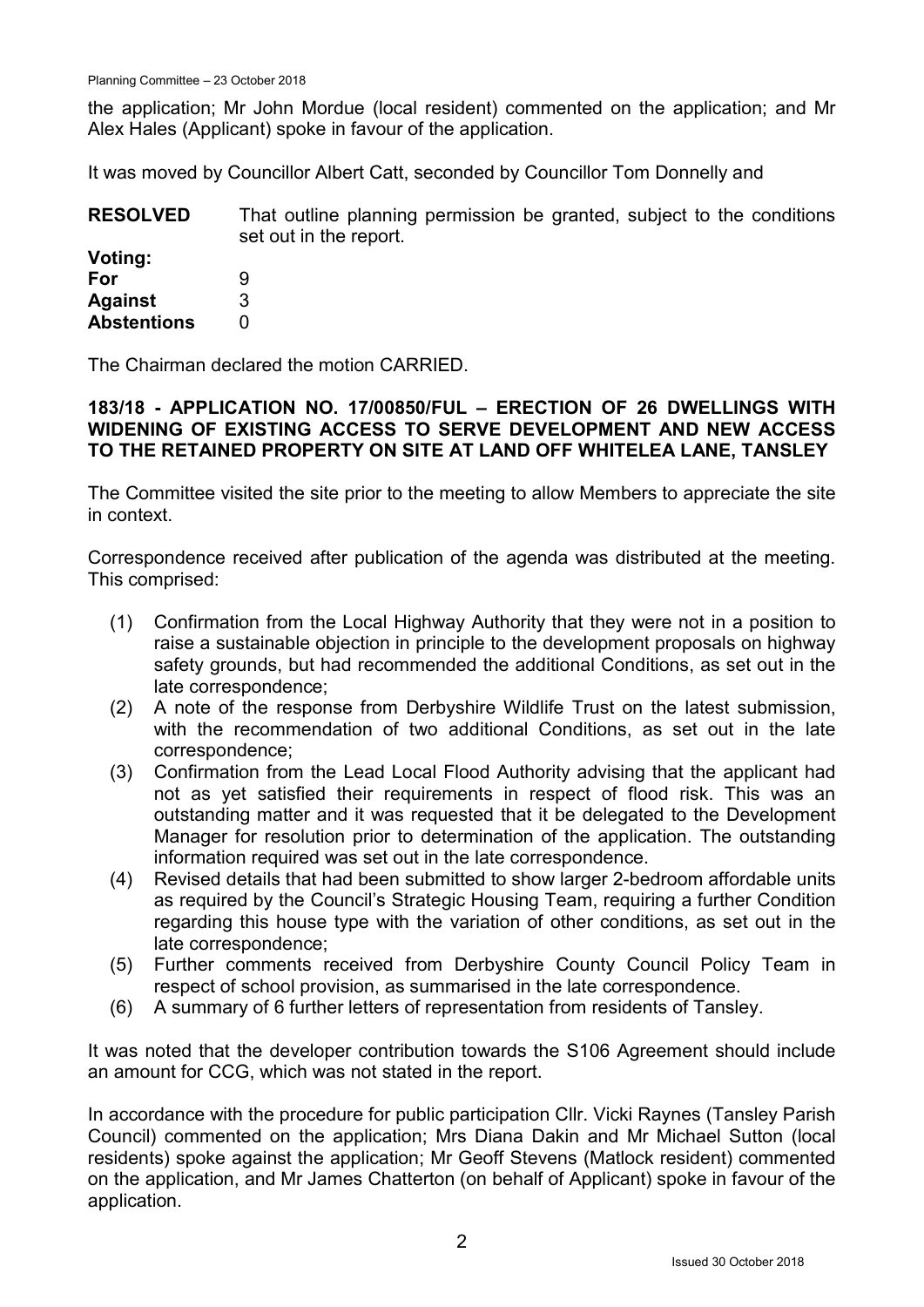It was moved by Councillor Albert Catt, seconded by Councillor Peter Slack and

RESOLVED (unanimously) That in view of the substantial list of extra conditions recommended, as set out in the late correspondence, this application be deferred until the next meeting of this Committee, for the following reasons:

### Reasons

- (1) The concerns raised by the Lead Local Flood Authority as set out in the late correspondence need to be addressed prior to determination of this application;
- (2) There is a need for further liaison with the Applicant to see if any measures can be put in place to lessen the impact of the proposed access on the existing property that would be affected;
- (3) Further public consultation should be carried out in respect of the issues raised in the late correspondence;
- (4) There is a need for further liaison with the Applicant on the use of suitable materials to address concerns raised by the Parish Council on the use of render
- (5) Clarification is required on the value of the education contribution/ school provision

### 184/18 - APPLICATION NO. 18/00922/FUL – DEMOLITION OF EXISTING BUILDINGS AND ERECTION OF 48 RETIREMENT LIVING APARTMENTS WITH ASSOCIATED ACCESS, COMMUNITY FACILITIES, CAR PARKING AND LANDSCAPING AT 31-33 CAUSEWAY LANE, MATLOCK

The Committee visited the site prior to the meeting to allow Members to assess the impact of the development on the local environment, including the residential amenity of the occupants at Harley House, the character and identity of this part of the settlement and the setting of Matlock Bridge Conservation Area.

In accordance with the procedure for public participation Mr Jason Farmer (local resident) spoke against the application and Ms Kim Langford (Agent) spoke in favour of the application.

It was noted that s3.2 of the report should read: National Planning Policy Framework 2018 (and not 2012 as stated in the report).

It was moved by Councillor Jason Atkin, seconded by Councillor Albert Catt and

RESOLVED (unanimously) That planning permission be refused for the reasons set out in the report.

# 185/18 - APPLICATION NO. 18/00919/FUL – INSTALLATION OF NEW EQUIPMENT, DIVERSION OF ACCESS ROAD, EXTENSION OF CAR PARK, CONSTRUCT NEW RETAINING WALLS, RE-LOCATE BUILDING AND EXTENSION TO EXISTING BUILDING AT DARLEY DALE SMELTER, OLDFIELD LANE, WARREN CARR

Correspondence received after publication of the agenda was distributed at the meeting. This comprised a summary of two further letters of representation from local residents, and a response from the Derbyshire Wildlife Trust regarding ecological information, with the